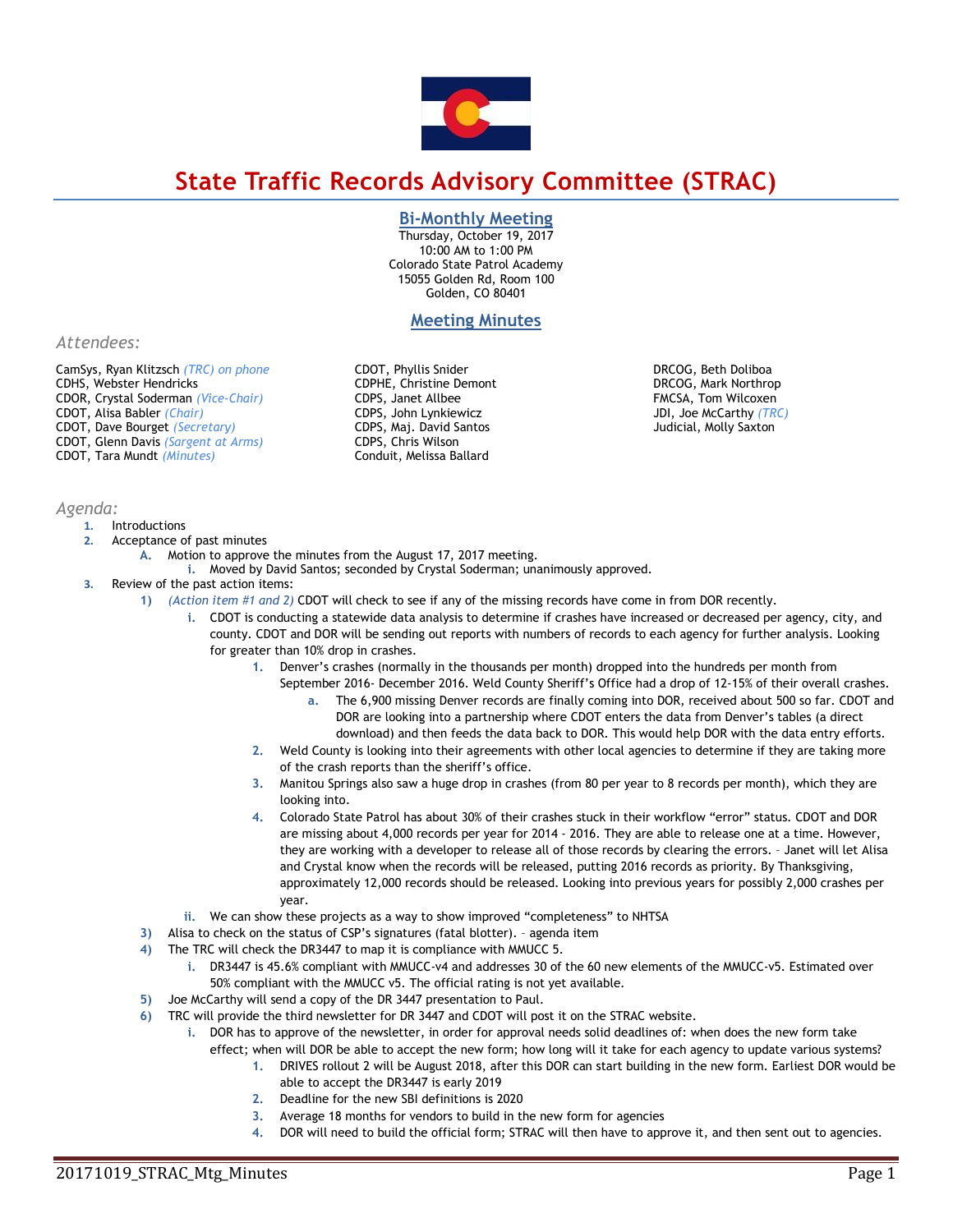- **ii.** STRAC will send out a newsletter "Blast from STRAC" with general information so that agencies can start budgeting for the new form as well as put it on their project schedules.
- **7)** The TRC will contact Rhonda to add themselves to quarterly ATSIP conference calls (done)
- **8)** Ryan Klitzsch will send a copy of the TRC presentation to Paul/David B.
	- **i.** Still have not received. Ryan to send to Dave B.
- **9)** DOR / TRC will report on the Driver file at the next STRAC meeting. Selina to give report at next meeting in December
- **10)** *(Action item #10 and 11)* E-discovery/ e-citation: All involved agencies should check with their legislative liaison as to what steps may need to be taken to move forward. Alisa and Ryan to contact Melissa Ballard about the next steps in this process.
	- **i.** CDAC pulled together a subcommittee and held a meeting to discuss whether the E-Discovery could handle the E-Citation data and what processes need to go through to get it done. STRAC can fund the building of the system, not the maintenance. Melissa Ballard talked with CDAC, CDPHE, CDOT, and CDOR. There are 20-22 districts (196 agencies) are already utilizing the E-Discovery and four more districts to come online. Statewide there are 270-280 total agencies and 53 different RMS's.
		- **1.** Meeting scheduled for November 15 from 9:00-10:00 AM at 1580 Logan St Suite 480 (Call in is available) to discuss process and budget. Meeting with Tom Ranks (Director of CDAC), Alisa Babler, Crystal Soderman, Glenn Davis, Ryan Klitzsch, and John Lynkiewicz. Melissa will confirm the location.
		- **2.** Not building a new system, just need to build a new query (one query for 53 different sources).

#### Action Items:

- 1. Janet will let Alisa and Crystal know when the CSP records will be released
- 2. Alisa Babler, Crystal Soderman, Maj. David Santos, John Lynkiewicz, will put together "Blast from STRAC" newsletter with general information on the new DR3447. Joe McCarthy and Ryan Klitzsch will review it.
	- a. Maj. David Santos and Chris Wilson will help with contact information (Chiefs of Police and Sheriffs).
- 3. Dave B to check deadline to change definition of "Serious Injury" on the state crash form.
- 4. Ryan Klitzsch will send the TRC presentation from 8/17/17 to Dave.
- 5. Selina (DOR) to give report on the Driver File with DRIVES
- 6. E-discovery/ E-citations meeting scheduled for 11/15/2017 at 9:00 to discuss process and budget. Melissa will confirm the location.

#### **4.** Status of 2017 405C Projects:

- **A.** Northglenn has completed their E-Citation project. Has seen 22% increase in number of citations.
- **B.** Alamosa fully implemented E-Citation 9/27. They have the stats for baselines of their PM, but there has not been enough time for the new measurements.
- **C.** Ft. Lupton is 100% completed and units are implemented. CDOT has not received the final report or claims, yet.
- **D.** Broomfield E-Citation Project is completed and they had over matched. Program went live in June and hope to have system operational by mid-November.
- **E.** Arapahoe, Douglas, and Jefferson Counties LRS / Geocoding work by contractor finished, some training and full implementation completed after September 30.
- **F.** TRC finished work September 30.
- **G.** CSP The final claim came in, left \$60k on the table. Reported 100% of the work was completed.
- **H.** Tech Transfer (T.R. Forum) still need invoices and expense reports from DOR (Ted and Selina) and CSP (Major Santos and John L.)
	- **i.** Ted did not go to the forum this year; Crystal will follow up with Selina.
	- **ii.** Major Santos should have the report and expense sheet done today.
- **I.** New projects: will vote on one today, another possible this year, and a third postponed to next year.

#### Action Items:

- 7. Crystal will follow up with Selina regarding T.R. Forum report and expense sheet
- 8. Major Santos to send his expense sheet and report.
- **5.** Status of 2018 405C Projects:
	- **A.** All project budgets are being processed now; none has been approved to start yet.
- **6.** Future 2019 405C Projects:
	- **A.** Plan to send out solicitations in November December. Any suggestions?
		- **i.** DR3447 new accident form; could help with agencies on funding for the implementation and training.
			- **1.** Should be able to get the 53 vendors for the RMS Systems that support 280 agencies. Can use the contact information for the "Blast from STRAC" newsletter.
- **7.** New Projects Vote:
	- **A.** Geocoding Larimer and Weld Counties crashes by North Front Range Metropolitan Planning Organization (NFRMPO)
		- **i.** Add CSP to the list of who will receive the geo coded crashes
			- **ii.** Motion to approve Geocoding Larimer and Weld County Crashes with addition of CSP to receive the location data as well. **1.** Moved by Major Santos; seconded by Webster; unanimously approved.
- **8.** MIRE Data Update:
	- **A.** FHWA proposed of some or all of MIRE data elements into their Highway Performance Monitoring System (HPMS). MIRE data
		- elements are required to be collected by 2027. Need to be thinking about this and working towards this by 2027.
		- **i.** Allowed to do estimations on some local roads (VMTs, rates, etc.)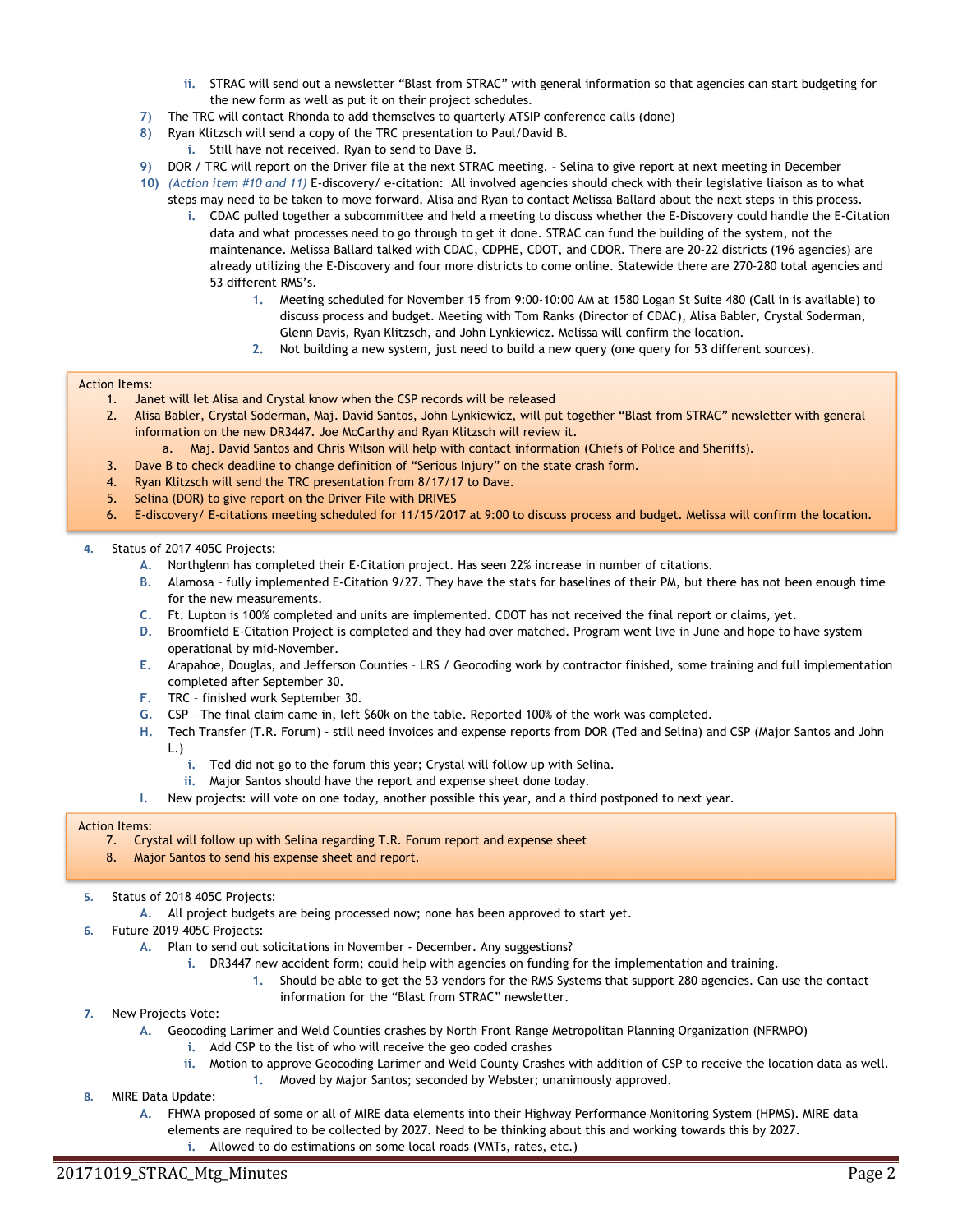- **9.** DRIVES Update:
	- **A.** Rollout 1 is out and working. DRIVES team is working on the change requests (only 120 of them) in this enhancement stage. Working on the Vehicle Services information (in testing for 6 weeks now). Roll out schedule is August 2018. Will have someone come to STRAC to give a presentation of how this stage will work.
	- **B.** E-Crash Arapahoe County Sheriff's Office is next in line for deployment. Just finished testing with CSP on their new system, looks to be ready to go. (CSP is still working on methodology on the data collection). Denver is the next large agency to come aboard with E-crash. This project keeps getting pushed back due to Denver's RMS upgrade (which keeps getting pushed out) and IT issues.
		- **i.** E-transmission was overlooked by Weld County. Something happened with the interface. May be causing the missing data, but DRIVES has not been receiving the 2017 data.
	- **C.** DOT is asking DOR to look at EDW or re-opening EDW or DOT taking over EDW.
	- **D.** CDPHE is missing fatal reports; numbers are not matching with DOT. DOT finds them in other ways (newspaper, death certificates, DOR, Blotters, etc.) The number of fatals are not going down; the report may not have been completed or submitted yet.
- **10.** Statewide Fatal Blotter Update
	- **A.** Alisa has a meeting with a new OIT team this afternoon. Slowly moving forward.
- **11.** DR3447 review of final draft vote update on revision to the draft Coding Manual
	- **A.** Somethings that needs to change: Auto-cycles as a vehicle type, removing ":" from the time fields, lane identification, replacing "1st", "2nd", "3<sup>rd"</sup>, "4<sup>th"</sup> by spelling them out; adding MPH after speed limit; "Others" to "Other".
	- **B.** DR3447 is estimated to be 50% compliant to MMUCC 5. The MMUCC is not a requirement, but a guideline. FHWA is requiring all states to align with the new injury definitions and severity levels. (DR3447 is in compliance of this requirement)
	- **C.** The new form is driven by the state's needs. New changes could be addressed by updating the manual and training, not updating the form. TRC has assured STRAC that DR3447 addresses all of the "low hanging fruit".
	- **D.** Crystal will need to send it through DOR's forms development department. They will develop the form and apply any ADA compliance to the draft. They will then send it back to Crystal, who will send back to STRAC for final approval.
		- **i.** Motion to accept the form with the few changes.
			- **1.** Moved by Maj. Santos, seconded by Christine, Crystal abstained from the vote; motion passed.
		- **ii.** TRC will incorporate the changes to the crash form and send to Crystal to process through the Forms Development Department at DOR.

#### Action Items:

9. TRC will incorporate the changes to the form and send to Crystal to process through the Forms Development Department at DOR.

#### **12.** TR Forum Report

- **A.** Tara The biggest "take-away" in which Colorado could benefit is:
	- **i.** Providing feedback to the officers writing the reports. This will improve data quality over time. CDOT has the capability to add this into the new system they are building for the new DRIVES data.
	- **ii.** Development, creation, and deployment of a "smart-form" in which any agency could utilize. With built in data validations, this on-line or through an application, could help Colorado become 100% electronic. The application should allow the officer to pin point the location of the crash for accuracy through a map. The officer could also be notified when the report has not been finalized or submitted yet.
	- **iii.** "Train the Trainer" classes to help officers improve the data collection process and explain what the data is used for.

#### **13.** TRC Update:

- **A.** CDOT is working on finalizing the contract with the TRC for 2018.
- **B.** DR3447 Manual still needs to be updated. TRC can get the data model, form, and the manual to DOR and DRIVES will be ready by Roll Out 2. The DR3447 Schema needs to be done by DOR before the agencies can move on it.
- **14.** Round Table:
	- **A.** Crystal:
		- **i.** DOR is working on implementing the new House Bill 17-1277 regarding making a "Hit and Run" involved in crashes, requires suspension of driver's licenses for 1 year automatically. The driver will have 7 days to request a hearing, and then will receive a 60-day temporary permit. DOR needed to create new workflows, new forms, and letters that needs to be done by January 1, 2018. Need law enforcement feedback to finalize.
			- **1.** Major Santos assigned someone from PAR unit (John Epsom), will follow up with Crystal
			- **2.** John L. will reach out to the officers who worked on the DR3447 and Denver.
		- **B.** Tara N/A
		- **C.** David B Please send the solicitations for 2018-2019 grants to other that could benefit
		- **D.** Major Santos NICHE, CSP's new RMS system, went live in Castle Rock. Should be statewide by April 2018
		- **E.** Chris W Geo coding projects, CSP would like the data as well.
			- **i.** Will look into crashes that are not CSP. May want everything to help with their Geo Coding.
		- **F.** John L Denver just finished 1.1 million of scanning and imaging of crash forms
		- **G.** Phyllis N/A
		- **H.** Christine N/A
		- **I.** Joe/Ryan N/A
		- **J.** Glenn Thank you for adding auto cycle to the DR3447